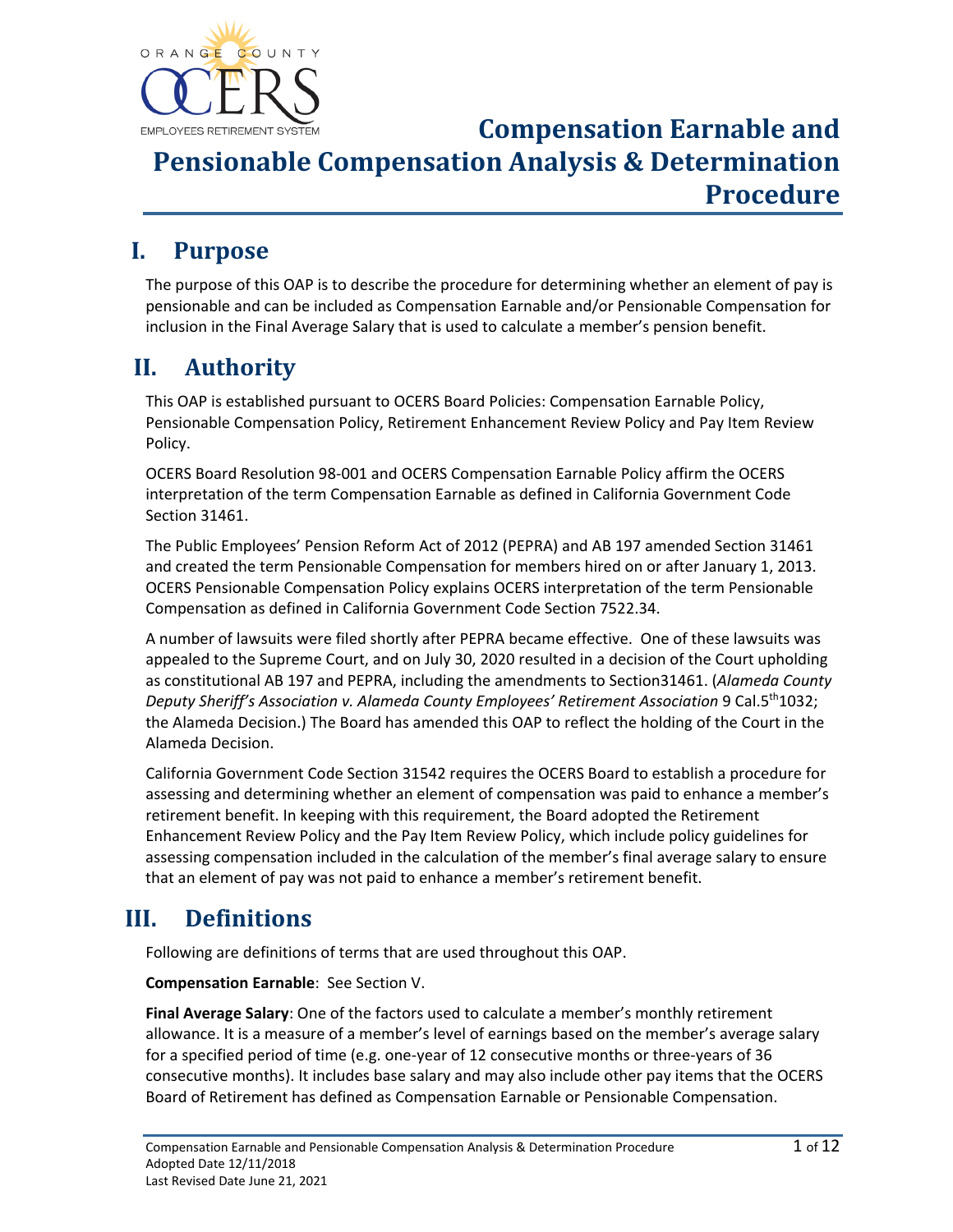

**Legacy member**: Member hired before January 1, 2013.

**Non-pensionable**: Pay item is not included in Final Average Salary and not subject to pension contributions; no pension contributions are collected from the employee or employer.

**Normal Working Hours:** Hours that: (i) are required to be worked as part of the employee's regular duties; (ii) are ordinarily worked during the period in question by all other members in same grade/class/rate of pay as the employee; and (iii) are not and cannot be served voluntarily by the employee. "Ordinarily worked" does not included time served on a temporary or emergency basis. Normal Working Hours will be established by the employer, but must meet OCERS and CERL requirements. OCERS will rely upon official County or District approved documentation establishing grades/classes/rates of pay.

**Pay Item**: Element of compensation.

**Pensionable Compensation**: See Section V.

**Pensionable**: Pay item is included in the Final Average Salary and subject to pension contributions; pension contributions are collected from the employee and employer.

**PEPRA member**: Member hired on or after January 1, 2013.

**Publicly Available Pay Schedule**: A document that:

- a) Has been duly approved and adopted by the employer's governing body in accordance with requirements of applicable public meetings laws;
- b) Identifies the position title for every employee position;
- c) Shows the pay rate for each identified position, which may be stated as a single amount or as multiple amounts within a range;
- d) Is posted at the office of the employer or immediately accessible and available for public review from the employer during normal business hours or posted on the employer's internet website;
- e) Does not reference an unavailable document in lieu of disclosing pay rate.

### **IV. Limitations**

This administrative procedure shall be construed consistently with the requirements of the California Government Code Sections 31460, 31461 and 31462 (Compensation Earnable), 7522.32 and 7522.34 (Pensionable Compensation), 31542, and the Ventura Decision, the Alameda Decision, and other interpretations issued thereunder.

### **V. Compensation Earnable and Pensionable Compensation**

### *Compensation Earnable*

Compensation Earnable applies to Legacy members.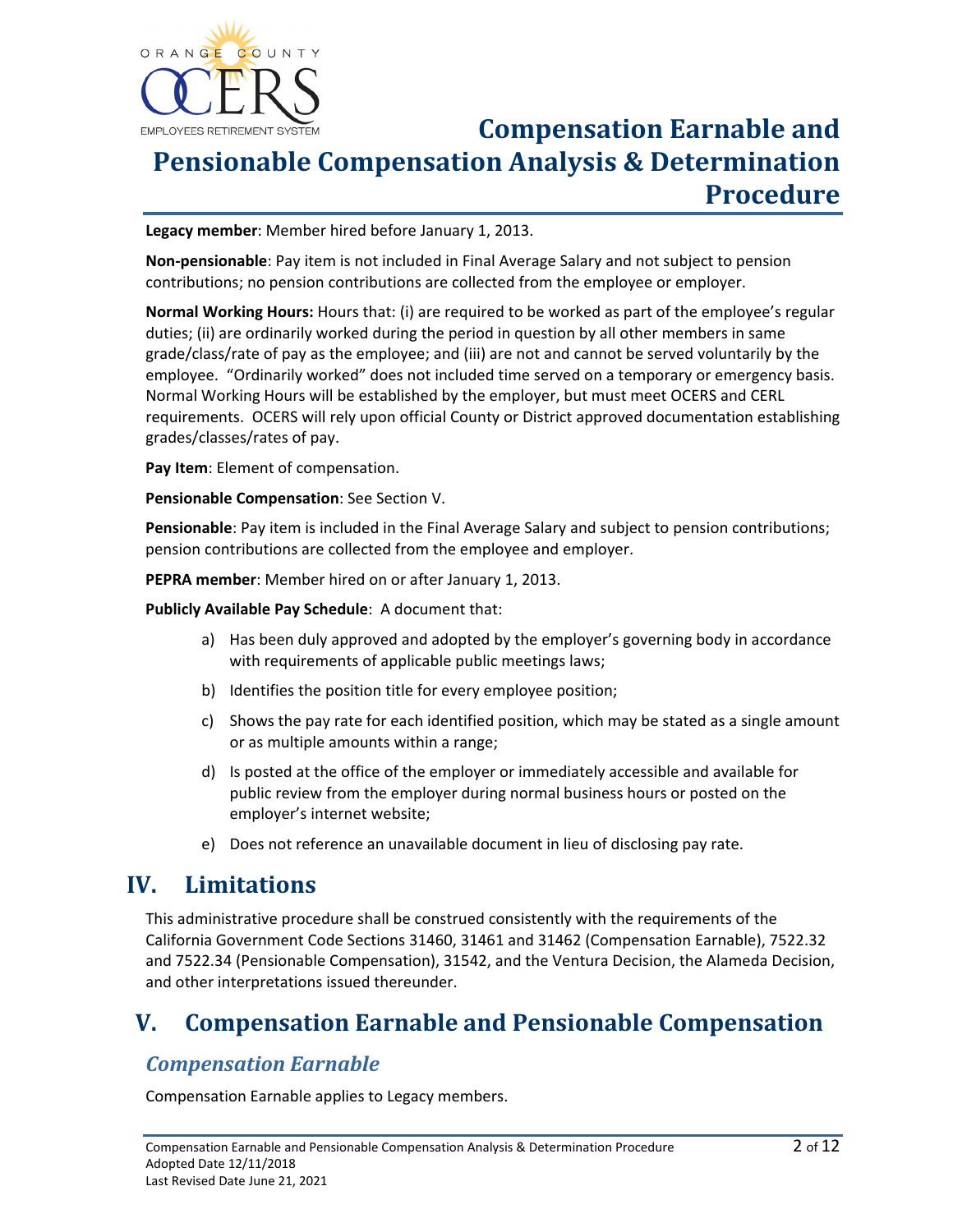

#### *ITEMS INCLUDED IN COMPENSATION EARNABLE*

As set out in Resolution 98-001 and subdivisions (a) and (b) of Section 31461, and further clarified in OCERS' Compensation Earnable Policy, elements included in Compensation Earnable are remuneration that is (i) earned and receivable in cash (under the applicable MOU) by the retiring member, (ii) during the final compensation period (as defined by Sections 31462 and 31482.1 of the Government Code; hereafter Final Compensation Period), and (iii) for services performed during Normal Working Hours including but not limited to the following items of compensation, and others substantially similar to them:

- Base Salary and Wages
- Bilingual Premium Pay
- Educational Incentive ("POST") Pay
- Aircraft Rescue Firefighting
- Paramedic Pay
- Motorcycle Bonus
- Emergency Dispatch Pay
- Field Training 0fficer Bonus
- Shift Differential Pay
- Confined Space Pay
- Longevity Incentive
- Automobile Allowance, if paid in cash; and for members whose Final Compensation period includes time before January 1, 2001, also to the extent that the automobile was provided for personal use and declared as income
- Uniform Allowance
- Uniform Maintenance Allowance
- Payoffs of Vacation, Sick and Holiday leave to the extent (i) was earned in each 12-month period of the Final Compensation Period (pro-rated on a monthly basis); (ii) was not taken as time off; and (iii) was permitted to be cashed out during each 12-month period of the Final Compensation Period (prorated on a monthly basis) under the applicable MOU regardless of when actually paid or cashed out
- Employee Contributions to Deferred Compensation Plan (already included in Base Salary and Wages, above)
- "Mandatory or Scheduled Overtime" (including pay items such as On-Call, and Standby) provided that the pay is for services rendered during the employee's Normal Working Hours.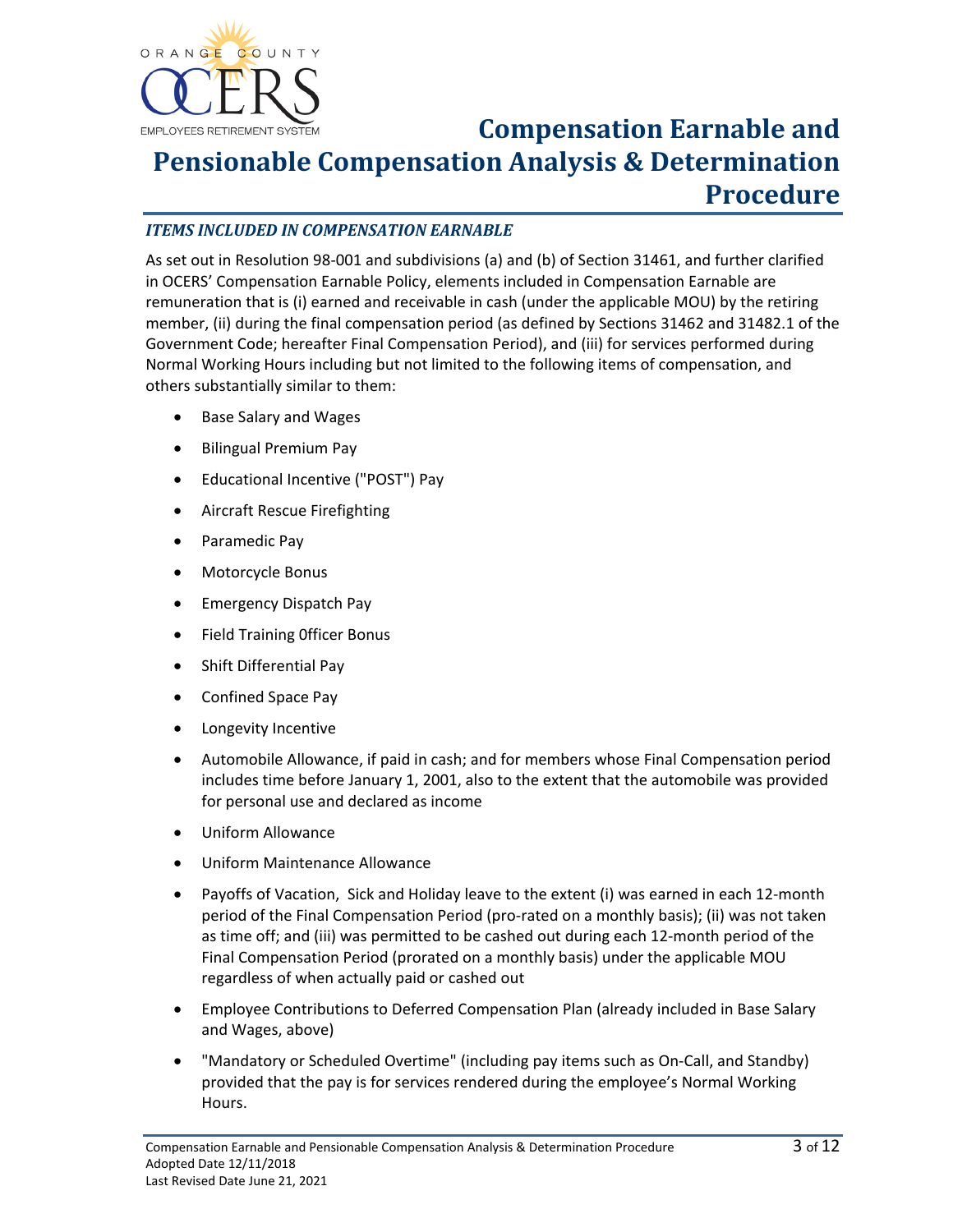

- Compensatory Time (excluding "True Overtime" in excess of minimum required reserve)
- "Madera" Pay (see, *Madera Police Officers Association v. City Of Madera* 36 Cal.3d 403)
- Additional Compensation for Scheduled Meal Periods
- Flexible Benefits ("Cafeteria Plan") paid in cash to members retiring before January 1, 1991

#### *ITEMS EXCLUDED FROM COMPENSATION EARNABLE*

As further set out in Resolution 98-001 and subdivisions (a) and (b) of Section 31461, and clarified in the Compensation Earnable Policy, remuneration or other value to the employee that (i) is neither earned nor payable in cash to the employee during the final compensation period; and (ii) is not for services rendered during the employee's Normal Working Hours will be excluded from Compensation Earnable, including but not limited to the following items, and others substantially similar to them:

- "True Overtime", including but not limited to On-Call, Standby and similar pay, for additional services rendered outside of Normal Working Hours, whether paid in a lump sum or otherwise.
- Employer Contributions for Deferred Compensation plan or to Retirement System
- Employer "pick up" of Employee Contributions to Retirement System
- Payoffs or cash outs of Vacation and Sick Leave and Holiday Pay, to the extent neither earned nor permitted to be cashed-out under the applicable MOU, during each 12-month period of the Final Compensation Period, regardless of when actually cashed out.
- Flexible Benefits ("Cafeteria Plan") provided in-kind
- Flexible Benefits paid in cash to the extent paid to members retiring on or after January 1, 1991
- Terminal ("Final") Pay, unless included in Compensation Earnable under the section above
- Expense Reimbursements
- In-Kind Advantages (e.g. food, lodging, board, laundry, fuel)
- Fees, Licenses, Memberships provided to member by employers
- Automobile Allowance, if the automobile is provided for personal use and the allowance is not paid in cash, whether or not declared as income, for members whose Final Compensation periods **do not** include time before January 1, 2001.

### *Pensionable Compensation*

Pensionable Compensation applies to PEPRA members.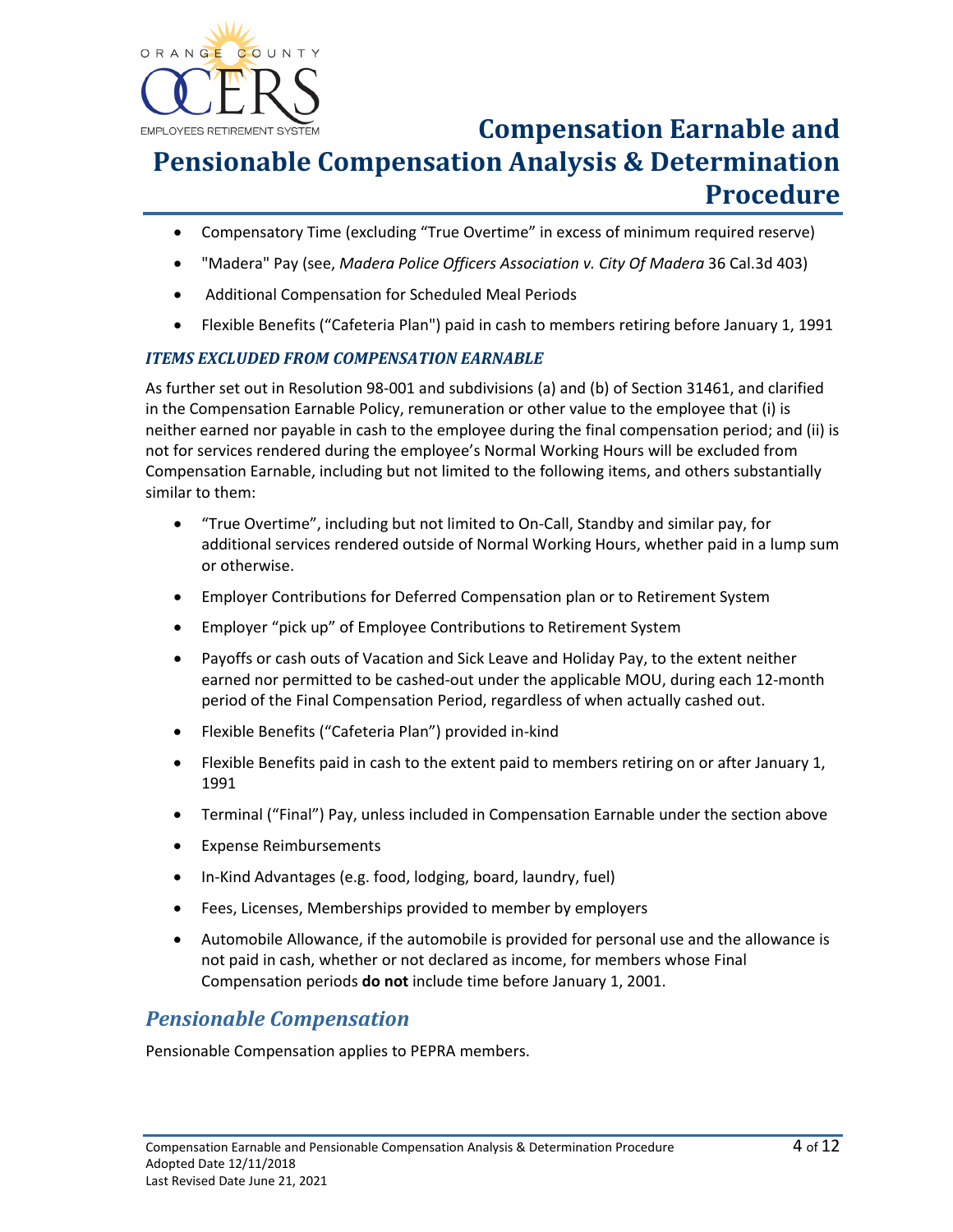

#### *ITEMS INCLUDED IN PENSIONABLE COMPENSATION*

For PEPRA members, Pensionable Compensation means (i) the normal monthly rate of pay or base pay of the member; (ii) paid in cash; (iii) to similarly situated members of the same group or class of employment; (iv) for services rendered on a full-time basis; (v) during Normal Working Hours; pursuant to Publicly Available Pay Schedules; and (vi) subject to limitations set forth below.

Pensionable Compensation includes the following items of compensation:

Base Salary and Wages, (which includes any employee contributions to deferred compensation plans) and additional compensation for scheduled meal periods, plus the following skill-based or shift-based premium pay categories, and others substantially similar to them:

- Bilingual Pay
- Educational Pay
- Aircraft Rescue Firefighting Pay
- Paramedic Pay
- Motorcycle Pay
- Emergency Dispatch Pay
- Field Training 0fficer Pay
- Shift Differential Pay
- Confined Space Pay

#### *ITEMS EXCLUDED FROM PENSIONABLE COMPENSATION*

As described in OCERS Board Policy Pensionable Compensation, Pensionable Compensation does not include items explicitly excluded from Pensionable Compensation under Government Code Section 7522.34, including the following items and others substantially similar to them:

- Any item of compensation determined by the Board (i) to have been paid in order to increase a member's retirement benefit (pension spiking) or (ii) to be inconsistent with the requirements of the Pensionable Compensation Policy.
- Overtime other than as defined in Section 207(k) of the Title 29 of the United States Code
- Payments for additional services rendered outside of Normal Working Hours, whether paid in a lump sum or otherwise
- Employer Contribution to deferred compensation plan or retirement system
- Flexible benefits ("Cafeteria Plan") provided in-kind or paid in cash
- Automobile, uniform or other allowances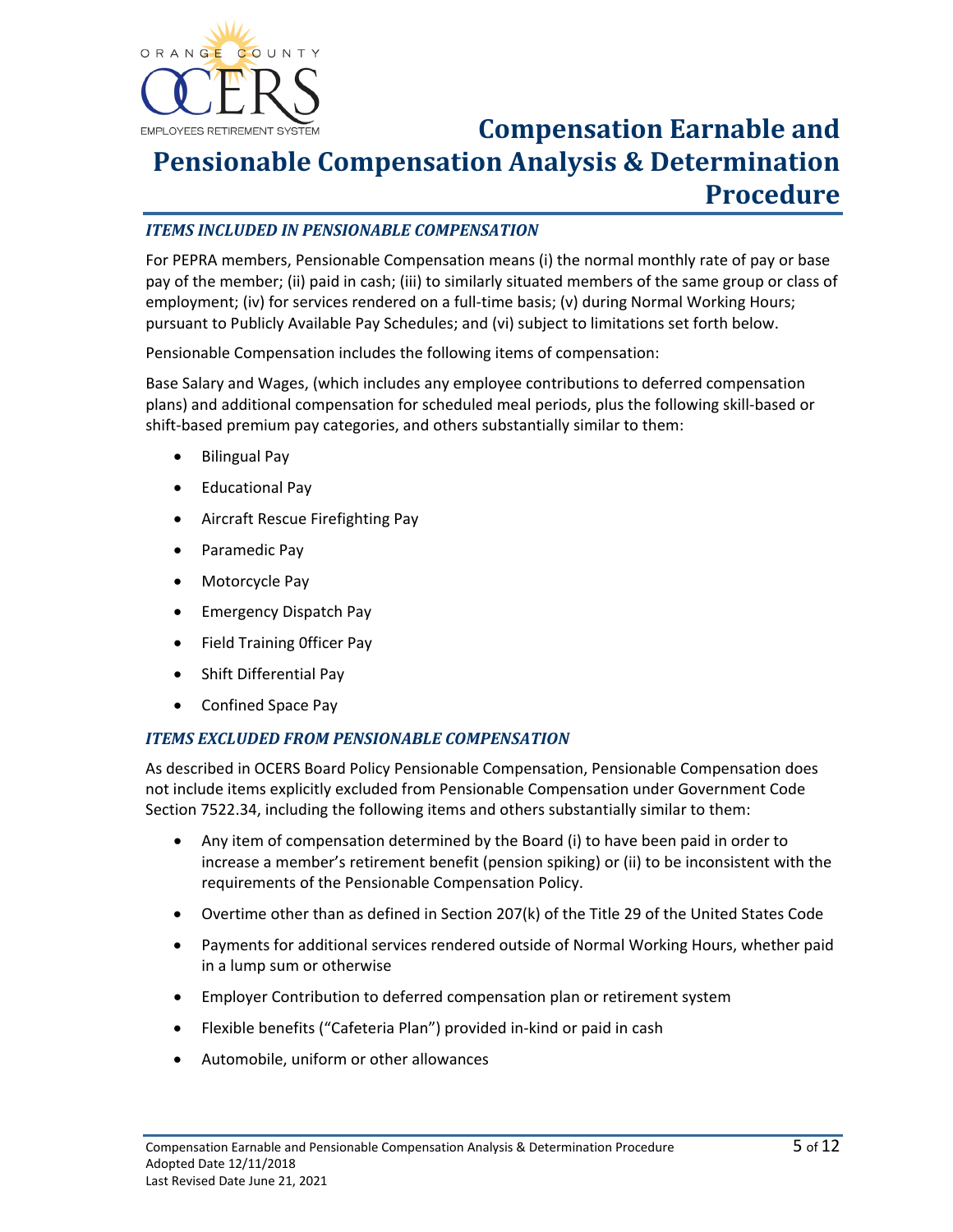

- Payments for unused vacation, annual leave, personal leave, sick leave, or compensatory time off, however denominated, whether paid in a lump sum or otherwise, regardless of when reported or paid.
- Expense reimbursements and in-kind advantages (e.g. food, lodging, board, laundry, fuel)
- Fees, licenses, or memberships provided to or for a member by employer
- Any bonus paid in addition to the compensation defined as Pensionable Compensation above
- Any ad hoc or one-time pay of any sort including one-time longevity pay
- Compensation that had previously been provided in kind to the member by the employer or paid directly by the employer to a third party other than the retirement system for the benefit of the member and which was converted to and received by the member in the form of a cash payment.
- Severance or any other payment that is granted or awarded to a member in connection with or in anticipation of a separation from employment, but is received by the member while employed.

### **VI. Process**

As pay items are requested, each item must be evaluated by OCERS to determine whether it is Compensation Earnable and/or Pensionable Compensation. Employers are required to submit a request for a new pay item or changes to a pay item for OCERS review and approval in compliance with the Pay Item Request and Approval Procedures for Employers.

The following describes the process of analyzing and determining if a pay item is Compensation Earnable and/or Pensionable Compensation.

- 1. Upon receiving a pay item request, OCERS staff reviews and analyses the following:
	- a. Pay item description;
	- b. Relevant MOU/contract/side letter or other employer document that establishes the terms or requirements of the pay item;
	- c. Specific provision(s)/section(s) of the MOU/contract, and
	- d. Any other relevant policy or governing code.

Staff will ask the employer for clarification if the descriptions of the pay item or requirements are unclear.

- 2. OCERS staff reviews the information provided by the employer to determine:
	- a. What job classifications are eligible to receive the pay item
	- b. Whether all members in the same grade/class are eligible for the payment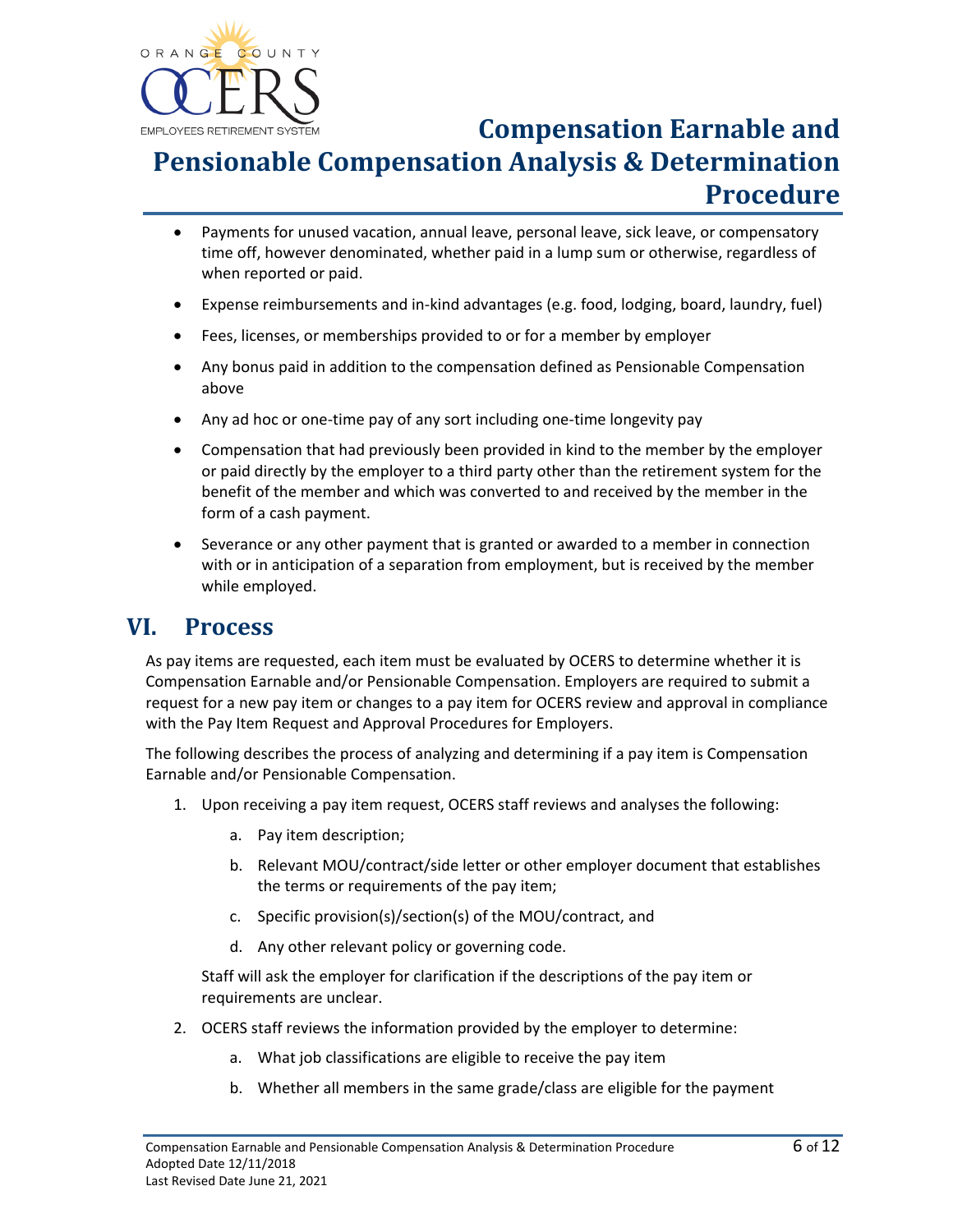

- c. How the pay item is calculated fixed amount or % of pay
- d. Type of pay allowance, reimbursement, bonus, cash-out, etc.
- e. Frequency of payment recurring, ad-hoc, one time
- f. If payment is for work performed during Normal Working Hours
- 3. Then the following criteria and guidelines are applied to determine if the pay item qualifies for inclusion in Compensation Earnable and/or Pensionable Compensation:

For Legacy members, if the answer to questions 1-4 below is "Yes" and "NO" to questions 5 and 6, the pay item is Compensation Earnable. If the answers to questions 1-4 are "NO" and "Yes" to questions 5 and 6, the pay item is **not** Compensation Earnable.

|    | COMPENSATION EARNABLE CRITERIA - PER GC SECTION 31461                | <b>Qualifier</b> | <b>YES</b> | <b>NO</b> | N/A |
|----|----------------------------------------------------------------------|------------------|------------|-----------|-----|
| 1. | Compensation at same pay rate as persons in same<br>grade/class      | YES              |            |           |     |
| 2. | One-time or ad hoc payment paid to all similarly situated            | YES              |            |           |     |
| 3. | Leave/vacation payout earned & payable in 12-month<br>period         | YES              |            |           |     |
| 4. | Terminal pay earned & payable in 12-month period                     | YES              |            |           |     |
| 5. | Compensation previously paid in-kind & now in cash                   | NO.              |            |           |     |
| 6. | Payment for services rendered outside Normal Working<br><b>Hours</b> | <u>NO</u>        |            |           |     |
|    | <b>Compensation Earnable?</b>                                        |                  |            |           |     |

For PEPRA members, Pensionable Compensation must meet the following qualifying criteria pursuant to Government Code Section 7522.34 If the answers are "YES" to questions 1-4 below, the pay item is determined Pensionable Compensation. If the answer is "NO" to questions 1-4 and/or "YES" to questions 5-10, the pay item is **not** Pensionable Compensation.

|    | PENSIONABLE COMPENSATION CRITERIA - PER GC SECTION<br>7522.34(a) | <b>Qualifier</b> | <b>YES</b> | <b>NO</b> | N/A |
|----|------------------------------------------------------------------|------------------|------------|-----------|-----|
|    | Normal rate of pay or base pay                                   | YES              |            |           |     |
| 2. | Payable to similarly situated                                    | YES              |            |           |     |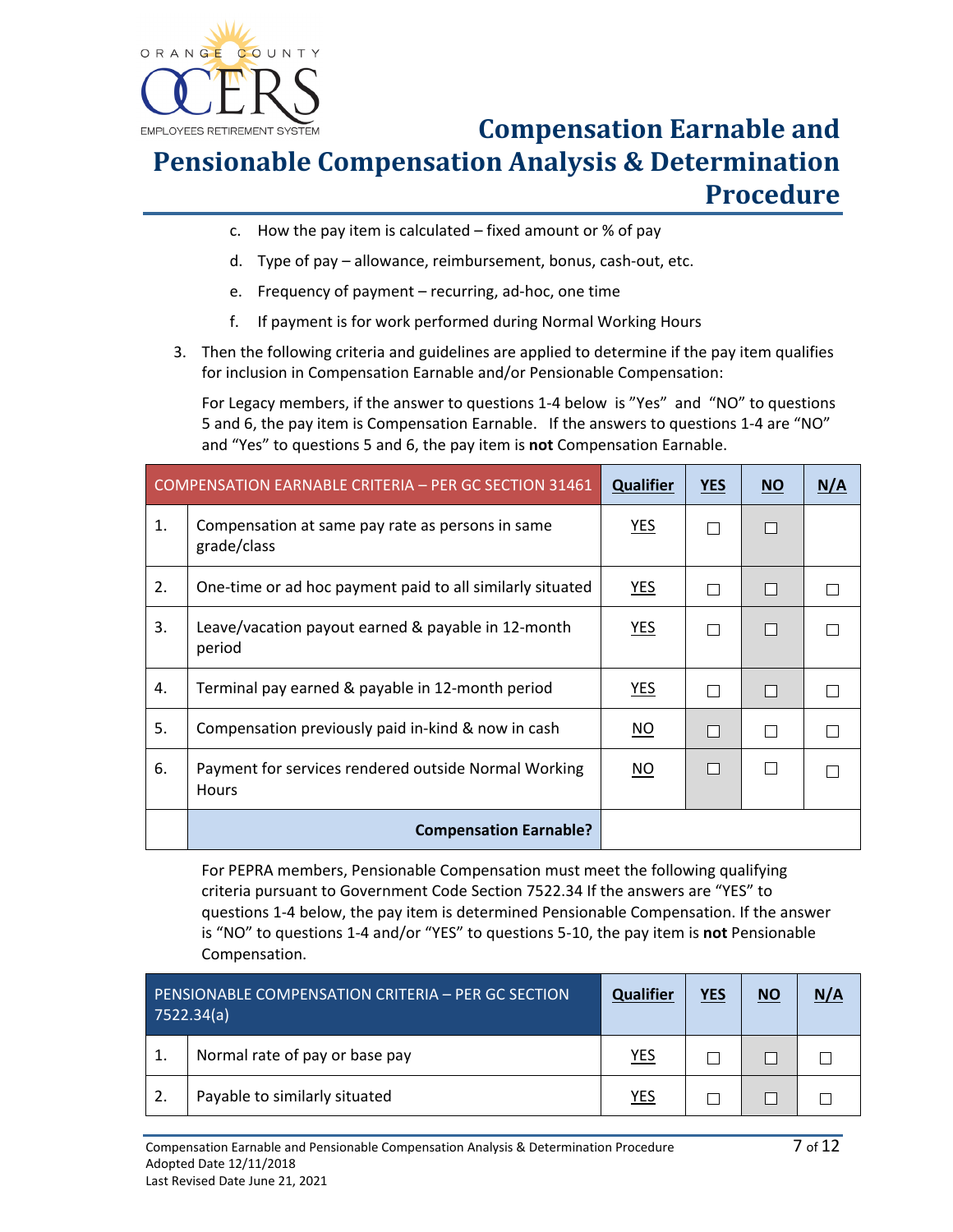

 $\overline{a}$ 

# **Compensation Earnable and**

# **Pensionable Compensation Analysis & Determination Procedure**

|                                  | PENSIONABLE COMPENSATION CRITERIA - PER GC SECTION<br>7522.34(a) | <b>Qualifier</b>          | <b>YES</b> | <b>NO</b> | N/A |
|----------------------------------|------------------------------------------------------------------|---------------------------|------------|-----------|-----|
| 3.                               | <b>Earned for Normal Working Hours</b>                           | <b>YES</b>                | П          | Н         |     |
| 4.                               | In public pay schedule                                           | YES.                      |            | П         |     |
| 5.                               | Allowance, reimbursement or previously paid in-kind              | $\underline{\mathsf{NO}}$ | П          | П         |     |
| 6.                               | Bonus, one-time or ad-hoc                                        | NO.                       | П          | П         |     |
| 7.                               | Severance or terminal pay                                        | NO.                       | П          | П         |     |
| 8.                               | Overtime other than Section 207(k) time                          | NO.                       | П          | П         |     |
| 9.                               | Payment for any unused leave                                     | NO.                       | П          | П         |     |
| 10.                              | Employer contribution to deferred compensation                   | $\overline{NO}$           |            | П         |     |
| <b>Pensionable Compensation?</b> |                                                                  |                           |            |           |     |

4. If the pay item is determined to be Compensation Earnable and/or Pensionable Compensation it will be entered into the pension system as pensionable.<sup>[1](#page-7-0)</sup> OCERS will collect retirement contributions on the approved pay item and include it in retirement benefit calculations.

If the pay item is not Compensation Earnable or Pensionable Compensation, it will be entered into the pension system as non-pensionable. OCERS will not collect retirement contributions on the pay item and will not include it in retirement benefit calculation.

5. After completing its assessment, OCERS staff will notify the employer of its determination. The employer will implement the pay code for the new pay item with the approved pay item status.

<span id="page-7-0"></span><sup>1</sup> Exceptions may apply. For example, payoff of compensatory time for holidays, sick leave, vacation, and annual leave may be Compensation Earnable but is reported as non-pensionable for salary reporting purposes. The payoff amount may be considered at the time of retirement.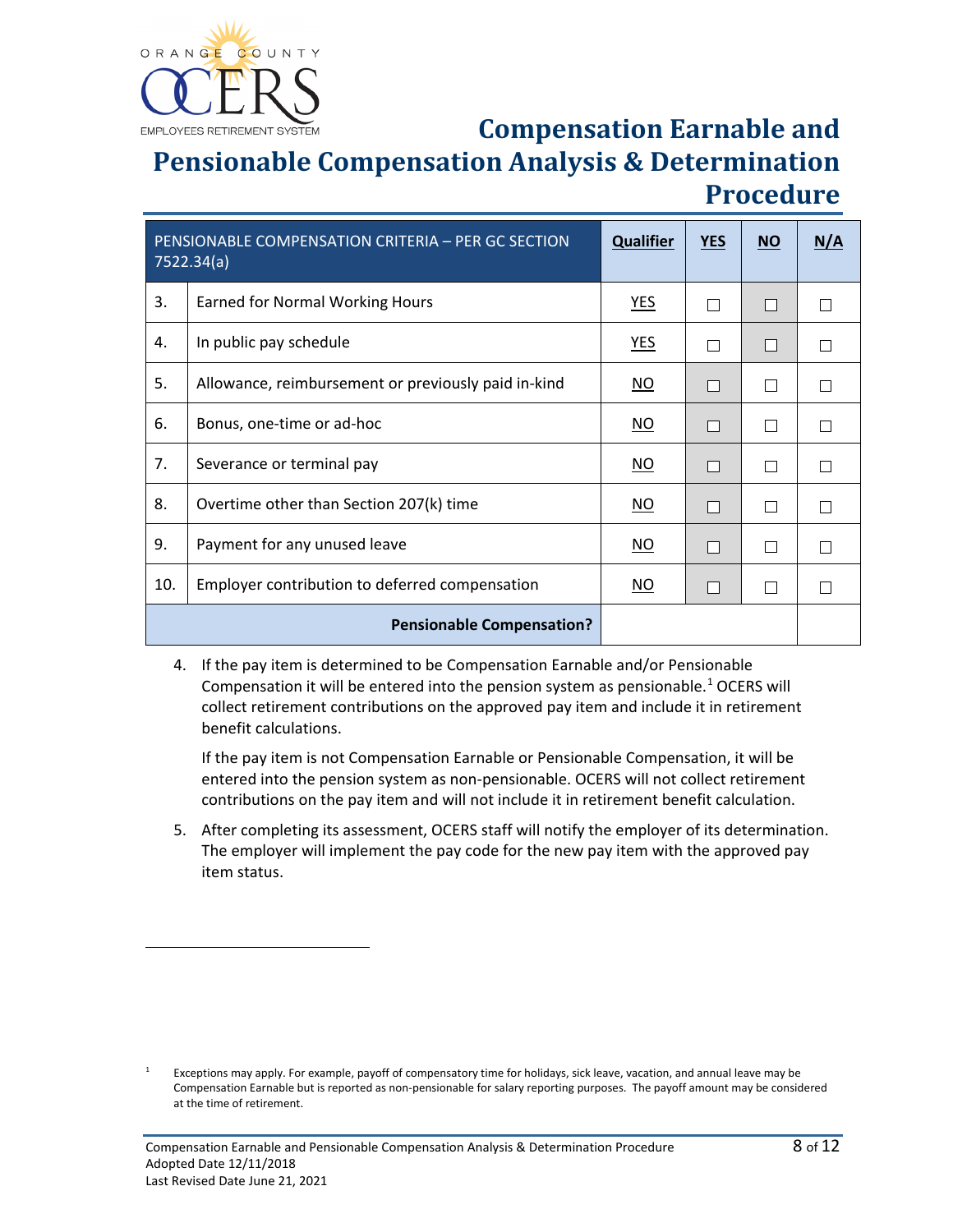

OCERS will add the approved pay item to the master list of approved pay codes. A listing of approved pay items may be found on the Employer Section page of the OCERS website.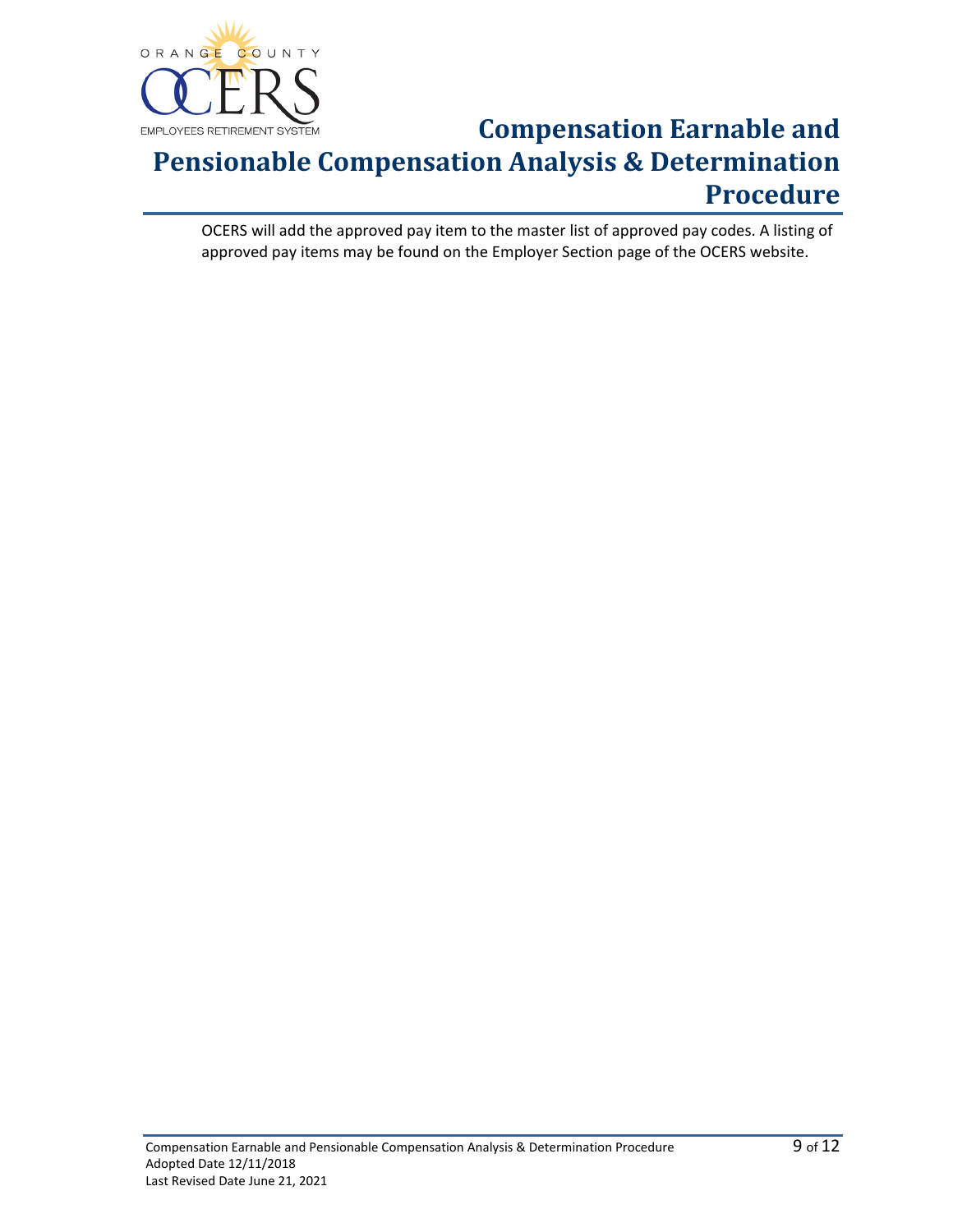

**Compensation Earnable and** 

**Pensionable Compensation Analysis & Determination Procedure** 

**Reference Guide to Compensation Earnable for Legacy Members and Pensionable Compensation for PEPRA Members**

|                                                                                                                                                                                                                                                                                                     | <b>Compensation</b><br><b>Earnable</b><br><b>Legacy</b><br>(GC 31461) | <b>Pensionable</b><br><b>Compensation</b><br><b>PEPRA</b><br>(GC 7522.34) |
|-----------------------------------------------------------------------------------------------------------------------------------------------------------------------------------------------------------------------------------------------------------------------------------------------------|-----------------------------------------------------------------------|---------------------------------------------------------------------------|
| <b>Base Salary and Wages</b>                                                                                                                                                                                                                                                                        | Yes                                                                   | Yes                                                                       |
| <b>Bilingual Premium Pay</b>                                                                                                                                                                                                                                                                        | Yes                                                                   | Yes                                                                       |
| Educational Incentive ("POST") Pay                                                                                                                                                                                                                                                                  | Yes                                                                   | Yes                                                                       |
| <b>Aircraft Rescue Firefighting</b>                                                                                                                                                                                                                                                                 | Yes                                                                   | Yes                                                                       |
| Paramedic Pay                                                                                                                                                                                                                                                                                       | Yes                                                                   | Yes                                                                       |
| Motorcycle Pay                                                                                                                                                                                                                                                                                      | Yes                                                                   | Yes                                                                       |
| <b>Emergency Dispatch Pay</b>                                                                                                                                                                                                                                                                       | Yes                                                                   | Yes                                                                       |
| <b>Field Training Officer Bonus</b>                                                                                                                                                                                                                                                                 | Yes                                                                   | Yes                                                                       |
| Shift Differential Pay                                                                                                                                                                                                                                                                              | Yes                                                                   | Yes                                                                       |
| Confined Space Pay                                                                                                                                                                                                                                                                                  | Yes                                                                   | Yes                                                                       |
| Longevity Incentive - that is not one time or ad hoc                                                                                                                                                                                                                                                | Yes                                                                   | Yes                                                                       |
| Employee Contributions to Deferred Compensation Plan                                                                                                                                                                                                                                                | Yes                                                                   | Yes                                                                       |
| Overtime (i) that is required to be worked; and (ii) that is<br>ordinarily worked by all in the same grade/class; and (iii) not<br>voluntary (Normal Working Hours)                                                                                                                                 | Yes                                                                   | Only Yes, if<br>Section 207k time                                         |
| "Madera" Pay and additional compensation for scheduled meal<br>periods                                                                                                                                                                                                                              | Yes                                                                   | Yes                                                                       |
| Automobile Allowance, if paid in cash; and, for members whose<br>"final compensation" period (as defined under Sections 31462<br>and 31482.1 of the Government Code) includes time before<br>January 1, 2001, also to the extent automobile was provided for<br>personal use and declared as income | Yes                                                                   | No                                                                        |
| Uniform Allowance and Uniform Maintenance Allowance                                                                                                                                                                                                                                                 | Yes                                                                   | No                                                                        |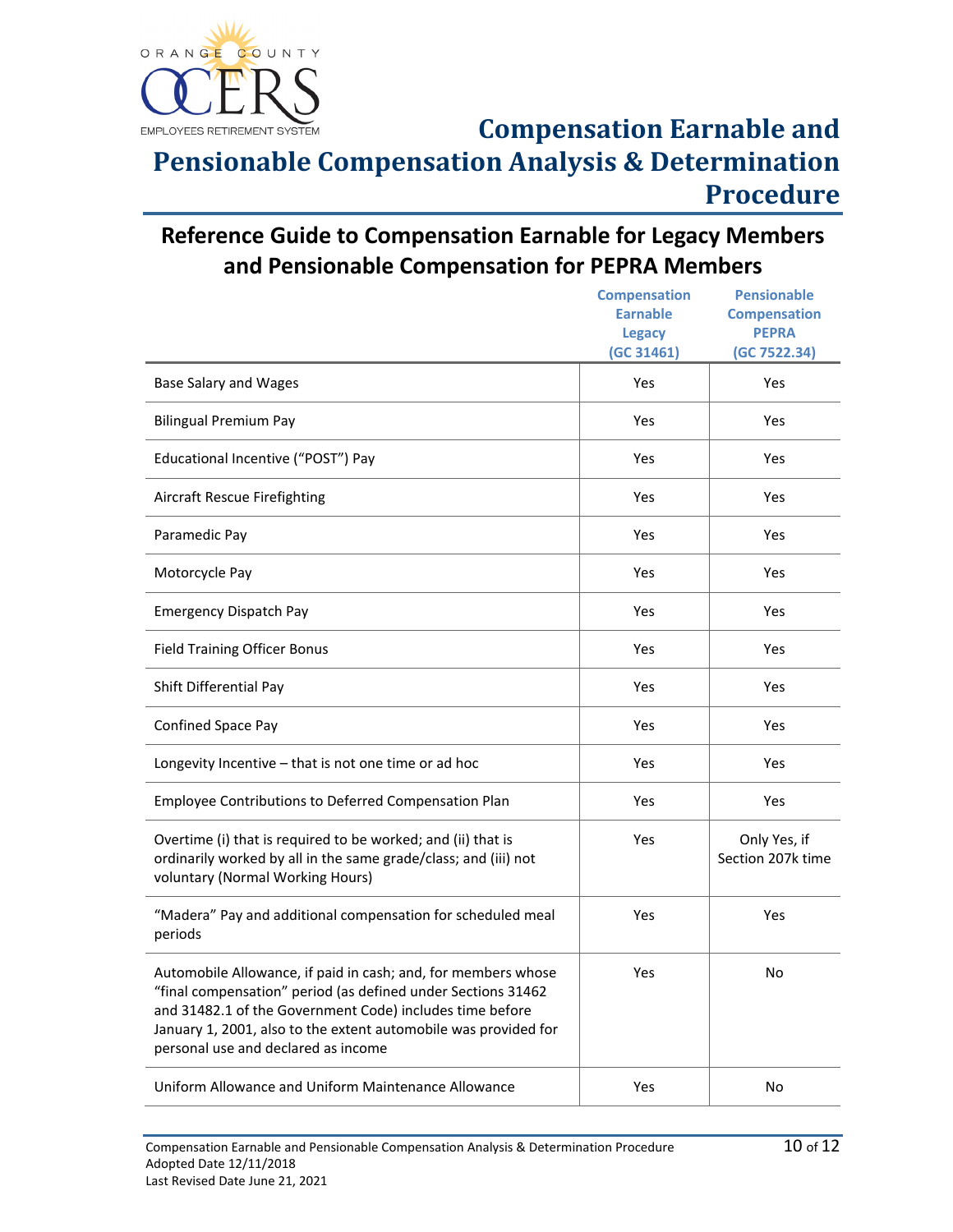

# **Compensation Earnable and**

## **Pensionable Compensation Analysis & Determination Procedure**

|                                                                                                                                                                                                                                                                                                                                | <b>Compensation</b><br><b>Earnable</b><br><b>Legacy</b><br>(GC 31461) | <b>Pensionable</b><br><b>Compensation</b><br><b>PEPRA</b><br>(GC 7522.34) |
|--------------------------------------------------------------------------------------------------------------------------------------------------------------------------------------------------------------------------------------------------------------------------------------------------------------------------------|-----------------------------------------------------------------------|---------------------------------------------------------------------------|
| Payoffs and cash outs of Vacation and Sick Leave and Holiday<br>provided that the time (1) was earned (pro-rated on a monthly<br>basis); (ii) was not taken as time off; and (iii) was permitted to be<br>cashed-out (pro-rated on a monthly basis) under the applicable<br>MOU regardless of when actually paid or cashed-out | Yes                                                                   | No                                                                        |
| Compensatory Time (excluding "True-Overtime" in excess of<br>minimum required reserve)                                                                                                                                                                                                                                         | Yes                                                                   | No                                                                        |
| Any compensation determined by the Board to have been paid to<br>increase a member's retirement benefit                                                                                                                                                                                                                        | No                                                                    | No                                                                        |
| True Overtime (amounts paid for working outside Normal<br>Working Hours) )                                                                                                                                                                                                                                                     | No                                                                    | No                                                                        |
| Payments for additional services rendered outside of Normal<br>Working Hours, whether paid in a lump sum or otherwise                                                                                                                                                                                                          | No                                                                    | No                                                                        |
| Employer contributions for deferred compensation plan or to<br>retirement system                                                                                                                                                                                                                                               | No                                                                    | No                                                                        |
| Employer "pick up" of employee contributions to retirement<br>system                                                                                                                                                                                                                                                           | No                                                                    | No                                                                        |
| Payoffs of vacation and sick leave and holiday pay, to the extent<br>neither earned nor permitted to be cashed-out under the<br>applicable MOU, regardless of when actually cashed out.                                                                                                                                        | No                                                                    | No                                                                        |
| Flexible benefits ("Cafeteria Plan") provided in-kind                                                                                                                                                                                                                                                                          | No                                                                    | No                                                                        |
| Flexible benefits paid in cash to the extent paid to members<br>retiring on or after January 1, 1991                                                                                                                                                                                                                           | No                                                                    | No                                                                        |
| Terminal ("Final") pay in excess of what is earned in 12-month<br>period                                                                                                                                                                                                                                                       | No                                                                    | No                                                                        |
| <b>Expense reimbursements</b>                                                                                                                                                                                                                                                                                                  | No                                                                    | No                                                                        |
| In-kind advantages (e.g. food, lodging, board, laundry, fuel)                                                                                                                                                                                                                                                                  | No                                                                    | No                                                                        |
| Compensation that had previously been provided in kind to the<br>member by the employer or paid directly by the employer to a                                                                                                                                                                                                  | No                                                                    | No                                                                        |